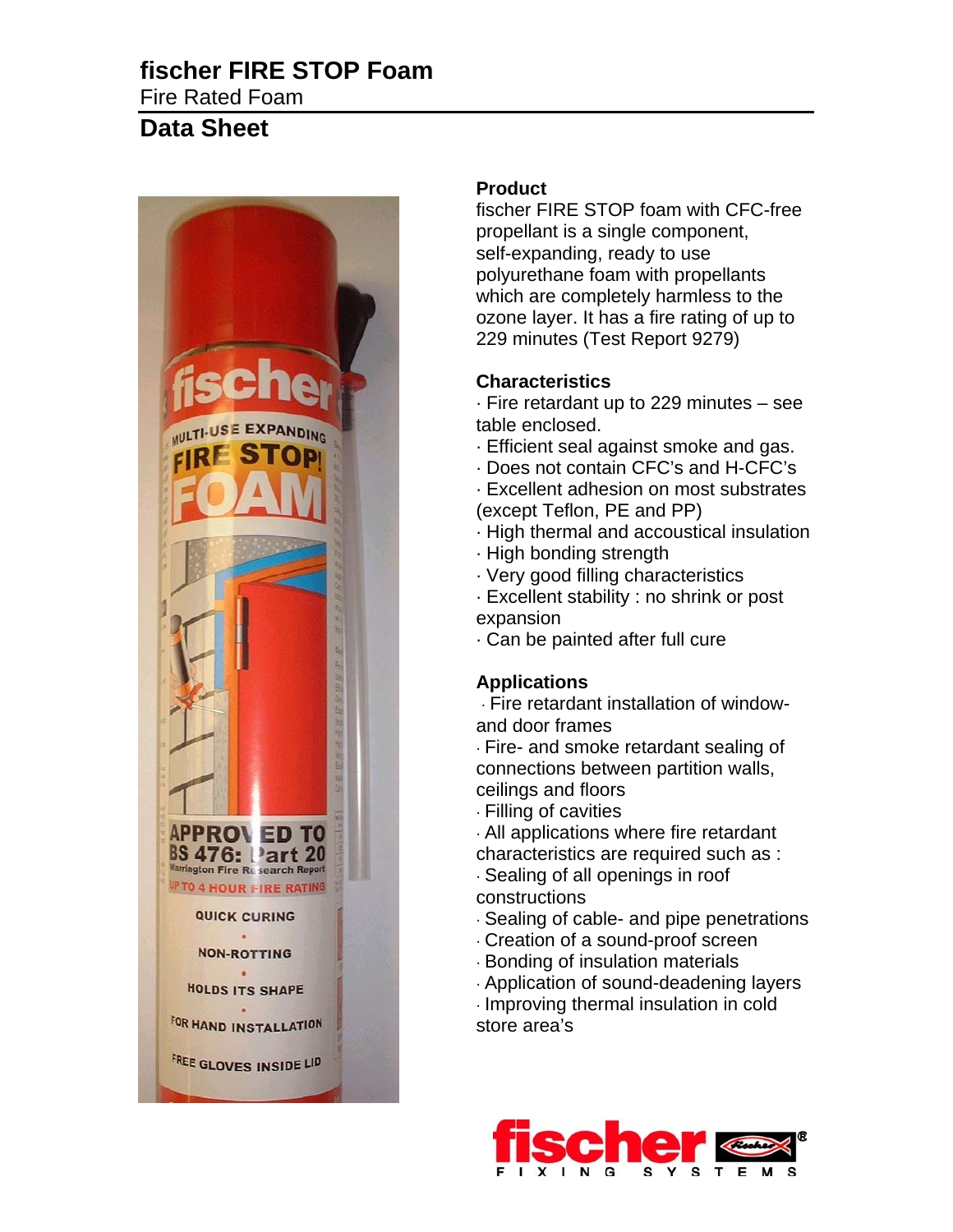# **fischer FIRE STOP Foam**

Fire Rated Foam

## **Data Sheet**

#### **Packaging**

· Colour : Light Red · Packaging : 750 ml aerosol can

#### **Storage**

· 12 months in unopened packaging in a dry and cool storage place

#### **Technical Data**

- · Base : Polyurethane
- · Consistency : Stable Foam
- · Curing System : Moisture Cure
- · Skin Formation : 10min at 20°C/65% RH
- · Drying Time : tack free after 25 min<br>· Curing Rate : 2h for a 30mm bead (
- 2h for a 30mm bead (20 $^{\circ}$ C/65% RH)
- · Yield : 1000 ml yields 35-40l cured foam when extruded in beads
- · Shrinkage : none
- · Post expansion : none
- · Cellular Structure : >70% closed cells
- · Specific Gravity : ca 25kg/m<sup>3</sup> extruded, fully cured
- · Temperature Resistance : -40°C until +90°C when cured

### **Surfaces**

- · Substrate : all substrates except PE, PP
- · State of Surface : Clean, Free of Dust and Grease
- · Primer : No Primer required. Moisten surfaces for improved adhesion, faster curing and denser cellular structure.

### **Application**

- · Application Method : Aerosol can, shake well before use
- · Application Temperature : +5°C until +30°C
- · Clean with : fischer Foam Cleaner before curing
- · Repair with : fischer Fire Stop foam

### **Transport**

| · Road :     | Aerosol Class 2.5a Rand 2201        |  |  |
|--------------|-------------------------------------|--|--|
| · Maritime : | Class 2, Aerosol, UNNr 1950         |  |  |
| . Air :      | Pkg Grp III, UNNr 1950, Class 2&6.1 |  |  |

### **Labeling**

- · Symbol : Xn Harmful, F-highly inflammable
- · R-sentences : 20, 42, 36/37/38
- · S-sentences : 26, 28, 38, 45
- · Contains : Diphenylmethane-4,4' diisocyanate

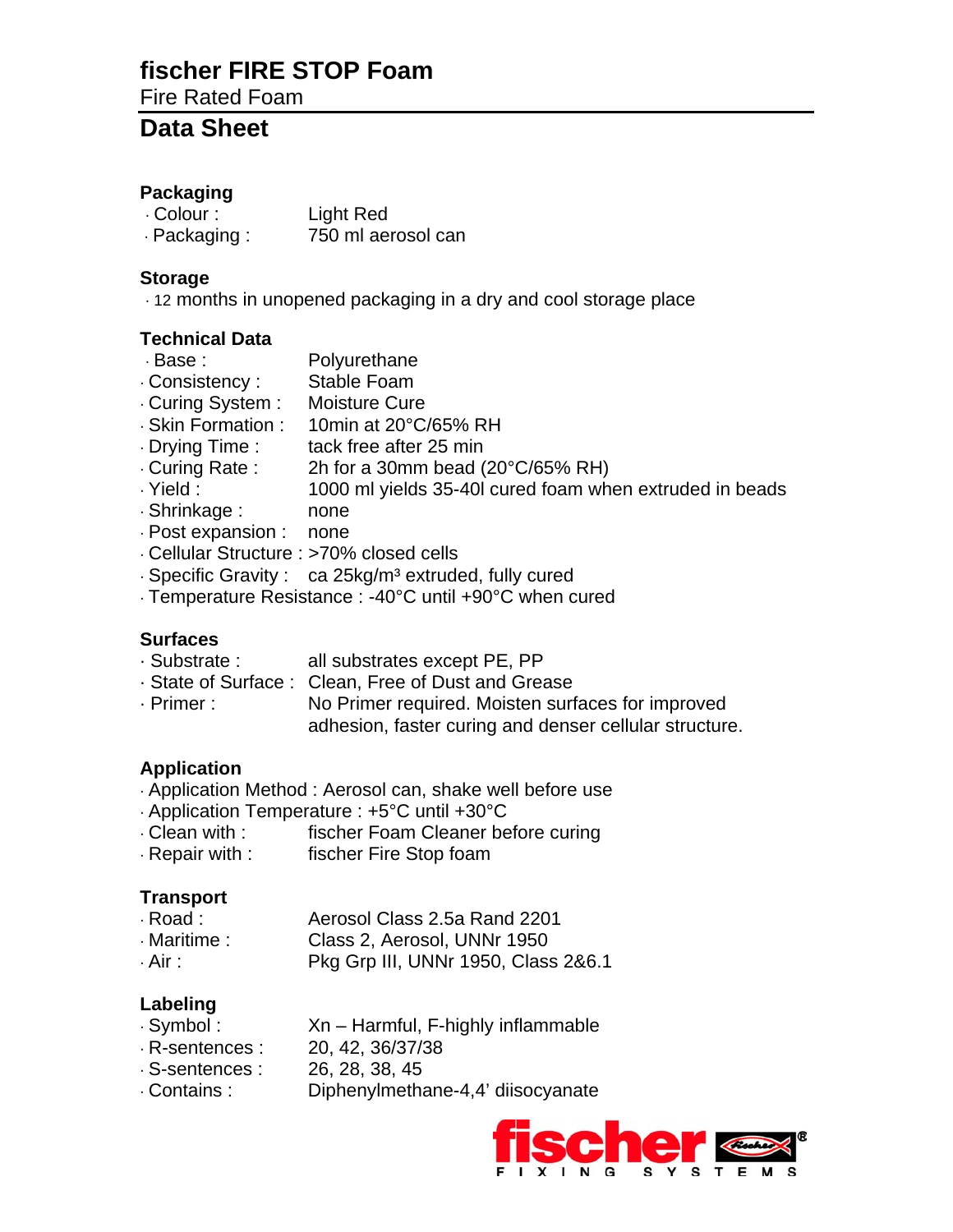# **fischer FIRE STOP Foam**

Fire Rated Foam

# **Data Sheet**

· Others : Contains Isocyanates. See instructions of the manufacturer. Protect from direct sunlight and do not expose to temperatures above 50°C. Do not pierce or burn after use. Do not extrude towards open fire or hot surfaces. Keep away from ignition sources – do not smoke. Keep out of reach of children. When application is insufficiently ventilated, an explosive air-vapour mixture can be formed.

#### **Safety regulations**

- · Apply the usual industrial hygiene
- · Wear gloves and safety goggles
- · Remove cured foam by mechanical means only, never burn away.

#### **Remarks**

· Always moisten surfaces in order to improve curing and cellular structure.

· Cured PU Foam must be protected from UV-radiation by painting or applying a top layer of sealant.

· Fill cavities only partly (50%) as foam will continue to expand during the curing time.

#### **Approvals**

- · Test Report 9279 University Gent to NBN 713.020.
- · BS 476:Part 20 Warrington Fire Research Report

### **Test Results : Test report 9279 C – University of Ghent**

| Thickness of wall | Joint Dimension | <b>Backing Material</b> | Flame resistance in |
|-------------------|-----------------|-------------------------|---------------------|
|                   |                 |                         | Minutes.            |
| 200 mm            | Width: 11mm     | None                    | 229 min             |
|                   | Depth: 200 mm   |                         | Fire rating El 180  |
| 200 mm            | Width: 41mm     | None                    | 110 min             |
|                   | Depth: 200 mm   |                         | Fire rating El 90   |
| 100mm             | Width: 31mm     | None                    | $50 \text{ min}$    |
|                   | Depth: 100 mm   |                         | Fire rating El 45   |
| $100$ mm          | Width: 11mm     | None                    | $103 \text{ min}$   |
|                   | Depth: 100 mm   |                         | Fire rating El 90   |

Fire Rating: Commission Decision RG N170 REV.1

#### **Test Results : Fire Test CSTB – 10 May 2000**

| Thickness of wall      | Joint Dimension | <b>Backing Material</b> | Flame resistance in |
|------------------------|-----------------|-------------------------|---------------------|
|                        |                 |                         | Minutes.            |
| 200 mm                 | Width: 10mm     | None                    | $> 6$ Hours         |
| <b>Poured Concrete</b> | Depth: 200 mm   |                         |                     |
| 200 mm                 | Width: 20mm     | None                    | $> 6$ Hours         |
| <b>Poured Concrete</b> | Depth: 200 mm   |                         |                     |